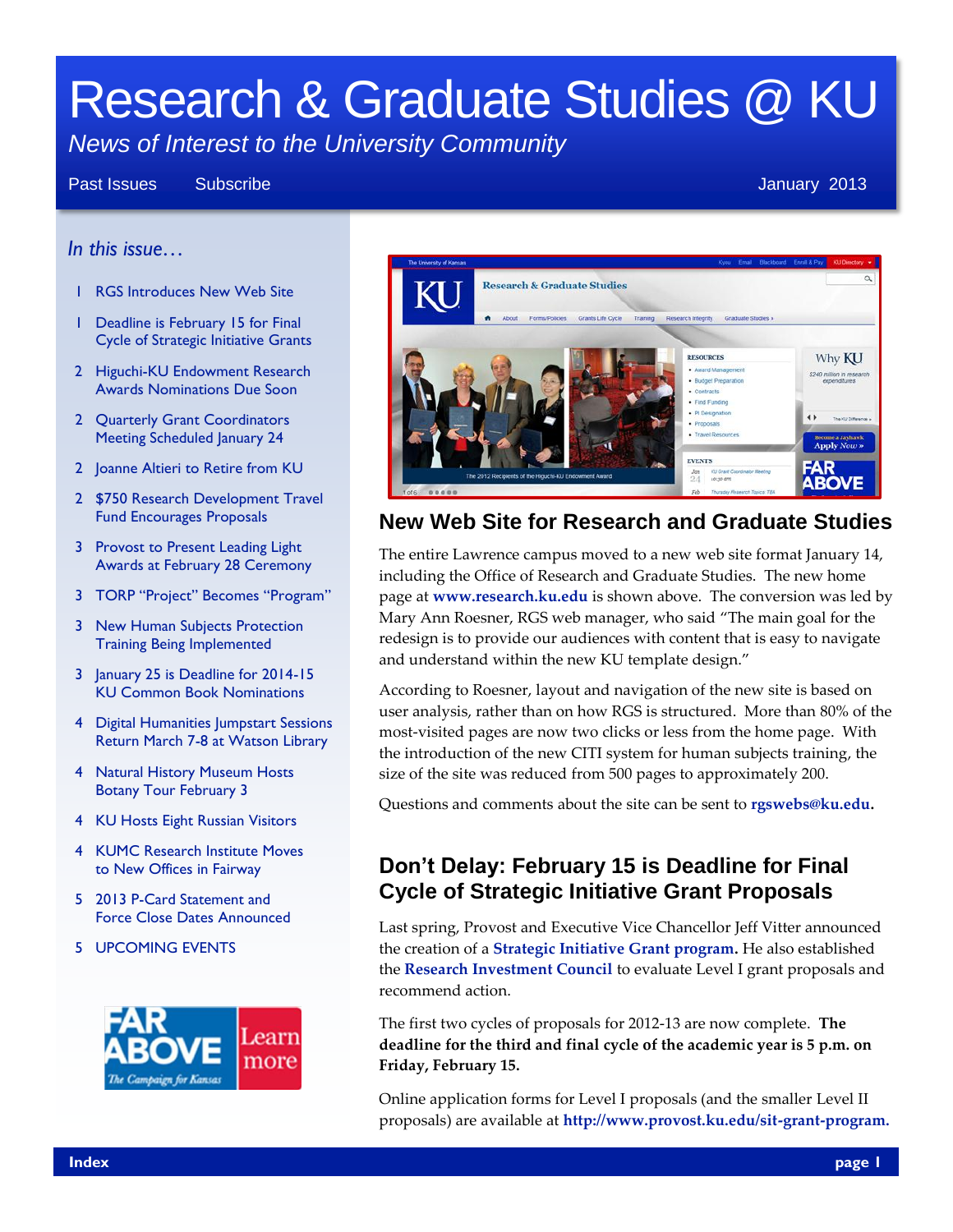# **Higuchi-KU Endowment Research Achievement Awards Deadline Nears**

The Higuchi-KU Endowment Research Achievement Awards are the state's most prestigious recognition of the exceptional long-term accomplishments of faculty at Kansas Board of Regents universities. Four awards are given annually in memory of Takeru Higuchi. Each includes a citation at a public ceremony and reception in the fall, as well as a \$10,000 award for ongoing research efforts.

More information about the awards, including past recipients and selection criteria, is **[available online.](http://research.ku.edu/higuchi_research_awards) The nomination deadline for the 2013 awards is Tuesday, January 29,** so don't delay in nominating an outstanding KU colleague.

# **Quarterly Grant Coordinators Meeting Scheduled for January 24**

Grant coordinator meetings provide an opportunity for unit-level grant coordinators and KUCR Research Administration staff to discuss important changes and hot topics, see demonstrations of new systems, and update each other on policies, forms, regulations and other matters. Most important, it provides a venue for an open dialogue involving everyone engaged in supporting research and sponsored projects at KU.

The next quarterly meeting of this group is Thursday, January 24, 10:30 a.m. to noon in the auditorium at Simons Biosciences Research Labs. Future meetings are scheduled for April 25, July 25, and October 24. For more information, contact Bill Sharp at **[wsharp@ku.edu.](mailto:wsharp@ku.edu)**

# **Joanne Altieri to Retire from KU in February**



Joanne Altieri, a valued member of the KUCR community for most of the past 24 years, is retiring from KU to become associate director of grants management at the University of Chicago. Joanne is currently director of research administration but started at KU in 1988 as a grants specialist. She advanced to assistant vice provost for contract negotiations and research compliance in 1998 and held that position until 2005, when she joined the Peace Corps and served in the Dominican Republic. After three years as director of the Office of Sponsored Project Administration at Iowa State University, Joanne returned to her *alma mater* (B.A., Spanish) in 2009 as assistant vice provost and director of research administration. Congratulations and best wishes to Joanne, whose final day at KU is Tuesday, February 5.

#### **Reminder: KU Research Development Travel Fund Provides \$750 per Year**

Off-campus travel for face-to-face meetings with potential funding agency officials can lead to future success in obtaining grants. For many years, the Research and Graduate Studies has encouraged and supported such meetings by providing up to \$750 for an annual research development trip by any eligible faculty or staff member. The chief requirement is that the researcher must have a scheduled, focused meeting with one or more program officers to discuss the possibility of funding for a future sponsored project.

To apply for a grant of up to \$750, complete and submit the fillable online Faculty/Staff Research Development Travel Fund form at **[http://www.rgs.ku.edu/funding/travel-fund.shtml.](http://www.rgs.ku.edu/funding/travel-fund.shtml)** The form can also be used to request a cash travel advance, and will be used to report the results of the trip within 60 days of your return (along with the Travel Expense Report and appropriate receipts). Applications must be reviewed and approved by RGS before arrangements are finalized for a trip.

Applications can be mailed, e-mailed as a PDF, faxed, or delivered to: Michelle Ginavan Hayes, 147 Youngberg Hall, 2385 Irving Hill Road, Lawrence, KS 66045-7568, **[mginavan@ku.edu,](mailto:mginavan@ku.edu)** FAX (785) 864-8128, phone (785) 864-7688.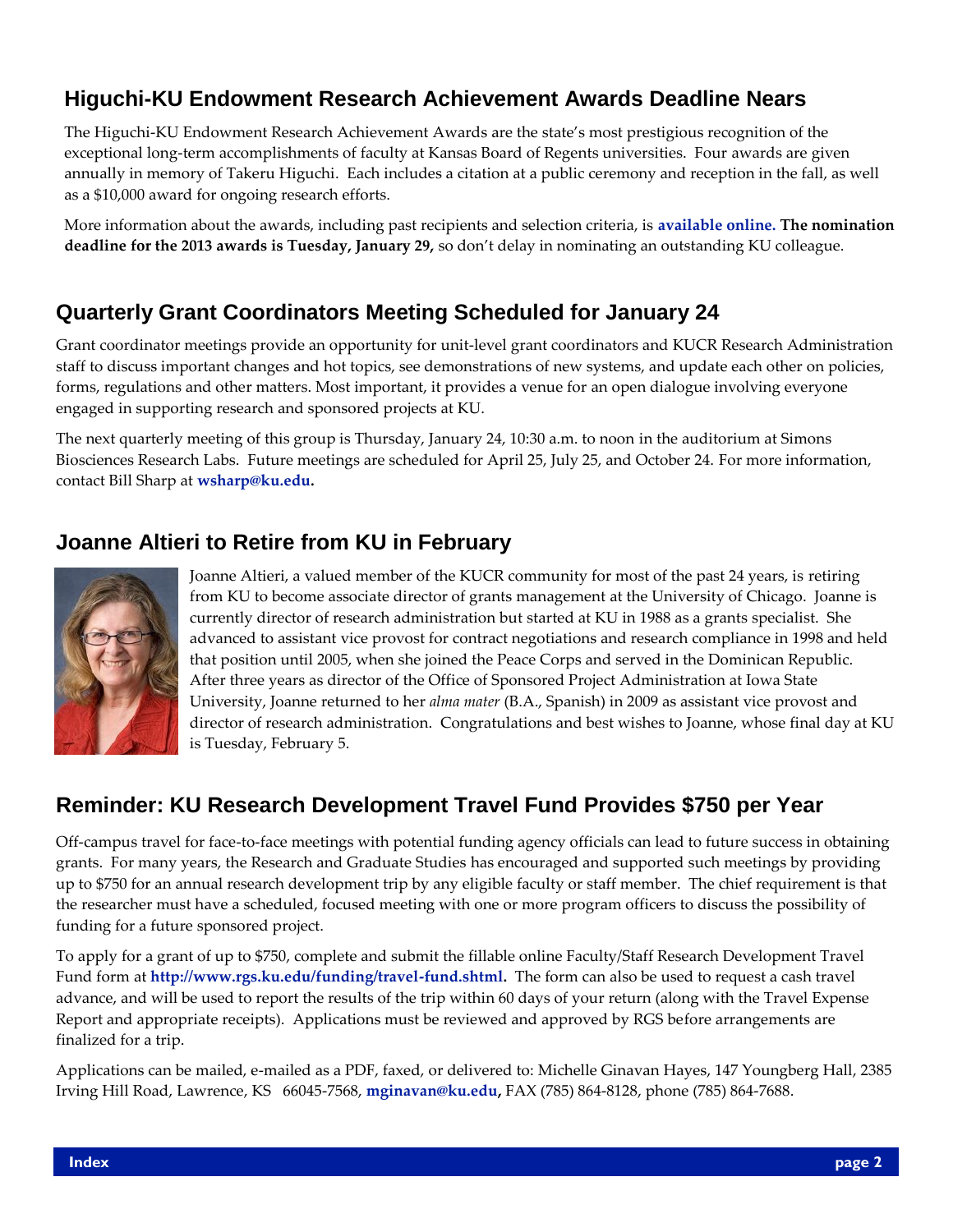# **Provost to Present Leading Light Awards February 28**



In 2010, Provost and Executive Vice Chancellor Jeff Vitter announced a new recognition – the Leading Light Award – to highlight the accomplishments of KU investigators for their efforts in obtaining an external grant totaling at least \$1 million within a specified time period. "By contributing to the research enterprise at KU in a major way," said Vitter, "these individuals and teams serve as leading lights and role models for others."

The **[inaugural group of Leading Light Award recipients](http://www2.ku.edu/~oirp/profiles/FY2012/6a-400_to_6a-943.pdf)** was recognized last spring. The second ceremony and invitation-only luncheon is scheduled for February 28. Recipients receive public recognition and an engraved bronze sunflower trophy (left).

# **After Nearly 40 Years as a `Project,' TORP Updates Its Name**

KU's **[Tertiary Oil Recovery Project](https://www.torp.ku.edu/)** (TORP) has been re-designated a Program. "We are no longer a `single-project' research center and the name should reflect that," said Jenn-Tai Liang, professor of chemical and petroleum engineering and director of TORP. "The change will help external institutions with which we do collaborative research better understand who we are and what we can do together."

TORP was founded as a "project" by Don Green and Paul Willhite in 1974. TORP works to evaluate the full potential of the oil recovery processes in Kansas. This includes tertiary oil recovery as well as more standard technologies such as water-flooding. In addition TORP conducts research and development designed to create new and refined processes applicable to Kansas, and maintains a technology transfer effort.

The name change was endorsed last fall by the TORP Advisory Board. TORP was already an affiliated center with the Office of Research and Graduate Studies. That status is unchanged.

# **New Human Subjects Protection Training Now Available**

The **[Human Subjects Committee](http://www.rcr.ku.edu/~rcr/hscl/index.shtml) – Lawrence Campus (HSCL)** has launched a new human subjects protection training program. The Collaborative Institutional Training Initiative, or CITI, provides all KU researchers, associates, and students with access to expertly updated human subjects training. The HSCL encourages KU researchers to try out the new training modules, even though training in CITI won't be required until a researcher's three-year certification on the existing system has expired. CITI benefits include modules in other languages, such as Spanish and Chinese. Users will also have access to their own accounts for accessibility and portability. The new tutorial is available online at **[http://research.ku.edu/human\\_subjects\\_compliance\\_training.](http://research.ku.edu/human_subjects_compliance_training)**

# **January 25 is Deadline for 2014-15 KU Common Book Nominations**



*The Worst Hard Time*, a National Book Award-winning chronicle of the Dust Bowl by Timothy Egan, has been selected as the **[KU Common Book](http://firstyear.ku.edu/commonbook/2013)** for 2013-14. It lends itself to a broad range of multidisciplinary activities across campus and relates to two of the *Bold Aspirations* strategic initiative themes: "Sustaining the Planet, Powering the World," and "Building Communities, Expanding Opportunities."

The KU Common Book will be a part of many courses across campus next year, including all PRE 101 courses. Two of KU's new learning communities will use it as part of their focus on sustainability. Many GTAs will utilize the book as well.

**[Nominations are being accepted online until January 25](http://firstyear.ku.edu/nominate)** for the 2014-15 KU Common Book. During the first year of the program, 140 individuals nominated 125 different books.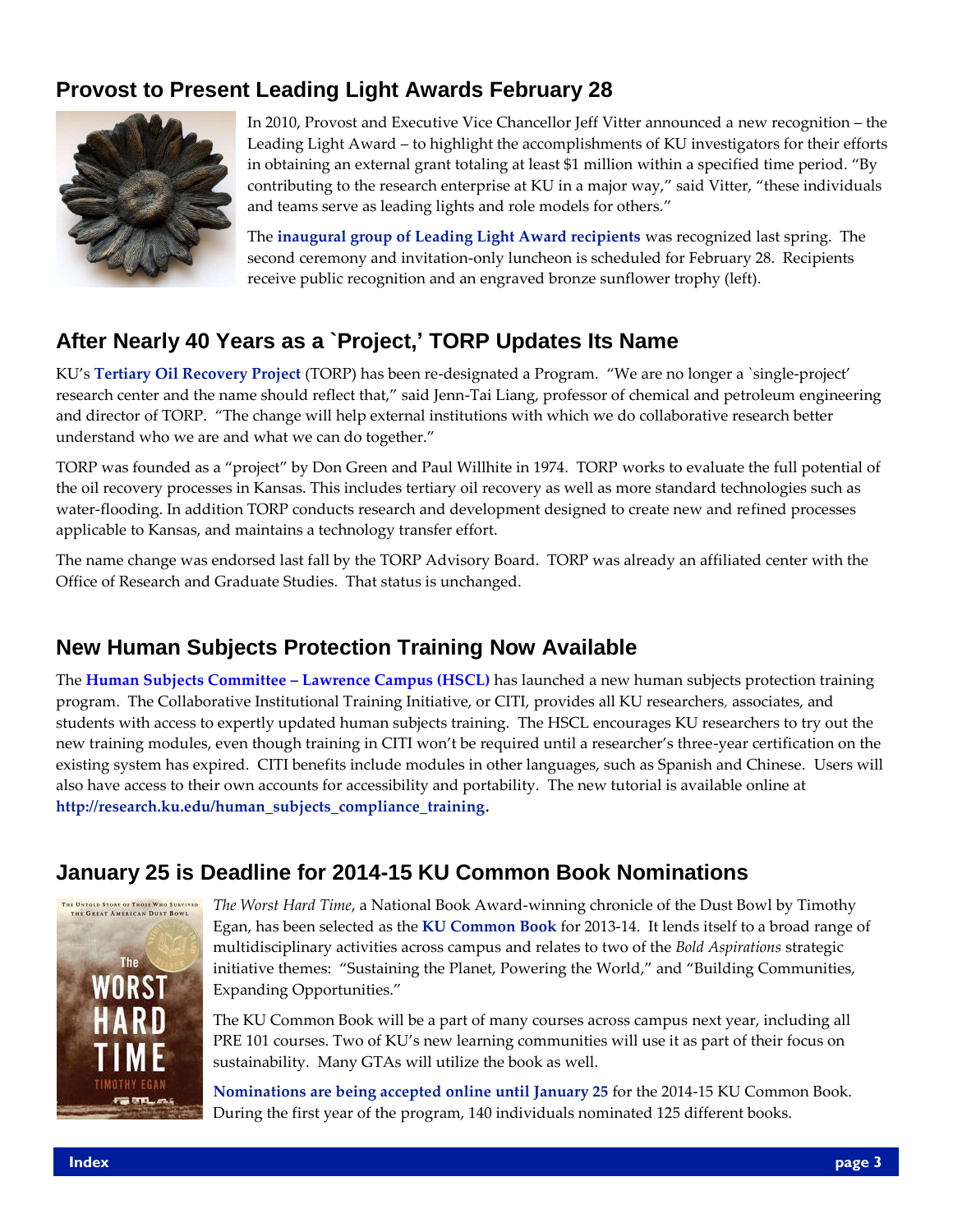# **Digital Humanities Jumpstart Workshops Scheduled for March**

KU's **[Institute for Digital Research in the Humanities](http://idrh.ku.edu/)** will again offer its popular Digital Jumpstart Workshops on March 7-8 at Watson Library. These free, three-hour workshops provide faculty, staff, and graduate students with handson introductions to digital tools and practices in order to help them capture and digitize data, discover and analyze patterns in data, and present and disseminate results. All skill levels, from beginner to seasoned digital humanist, are welcome to attend. Registration has not yet begun. For more information, call 864-8883. The **[2012 program is online](http://idrh.ku.edu/calendar/events/workshops2012/)** and the **[tentative 2013 program](http://idrh.ku.edu/workshops/)** is as follows:

- "Getting Your Data Ready for an Online Exhibit": Scott Hanrath
- "The What and Why of Apis": Patrick Flor
- "Visualizing Data in Gephi": Elijah Meeks
- "Introduction to XML": Jeffrey Rydberg-Cox
- "GIS On \$0 a Day": Katie Sparks
- "Classroom Digital Humanities": Jonathan Lamb, Crystal Hall

# **Natural History Museum Botany Tour Planned February 3**

For more than 140 years, KU scientists and students have collected and studied Earth's animals and plants. Only a few of these specimens are on display for the public in the exhibits of the KU Natural History Museum. Millions more are in jars or drawers throughout the Biodiversity Institute's research areas.

Now is your chance to see one of these collections up close. At 3 p.m. on Sunday, February 3, Craig Freeman, curator of botany, will offer a behind-the-scenes tour of the plant collection at the Ronald L. McGregor Herbarium on KU's west campus, next to the Bridwell Botany Research Laboratory. The collection includes approximately 400,000 plant specimens, of which 65% represents the flora of the grassland biome of central North America.

Advanced registration for this event is required by 5 p.m. on February 1. A \$7 contribution for the tour is suggested for the public, and \$5 for museum members. Call (785) 864-4450 to register.

#### **KU Hosts Russian Academic Visitors in December**



A group of eight academic administrators from Russia came to KU December 13 under the auspices of the International Visitors Council of Greater Kansas City. In addition to meeting with KU International Programs staff, they met with officials at the School of Pharmacy, the School of Engineering, and the Bioscience & Technology Business Center. The eight were deans and directors from Immanuel Kant Baltic Federal University, Southern Ural State University, National Research Technological University, Southern Federal University, Kazan National Research Technological University, Northern European Open

University, Petrozavodsk, National Research Poly Technical University, and Institute of Prospective Technologies. The group is shown at left at the School of Pharmacy with Dean Ken Audus and an internationally known KU symbol.

#### **KUMC Research Institute Relocates to New Offices**

The KU Medical Center Research Institute moved recently to new offices in Fairway. The new location is 4330 Shawnee Mission Parkway, near the new KU Clinical Research Center. The institute, led by Paul Terranova and formerly housed in Wescoe Pavilion, administers federally and privately funded research projects and clinical trials in KUMC. Approximately 40 employees are part of the move. The main telephone number remains (913) 588-1261 and the mailstop remains 1039. Staff e-mail addresses are unchanged, as is the central e-mail address, **[kumcri@kumc.edu.](mailto:kumcri@kumc.edu)**